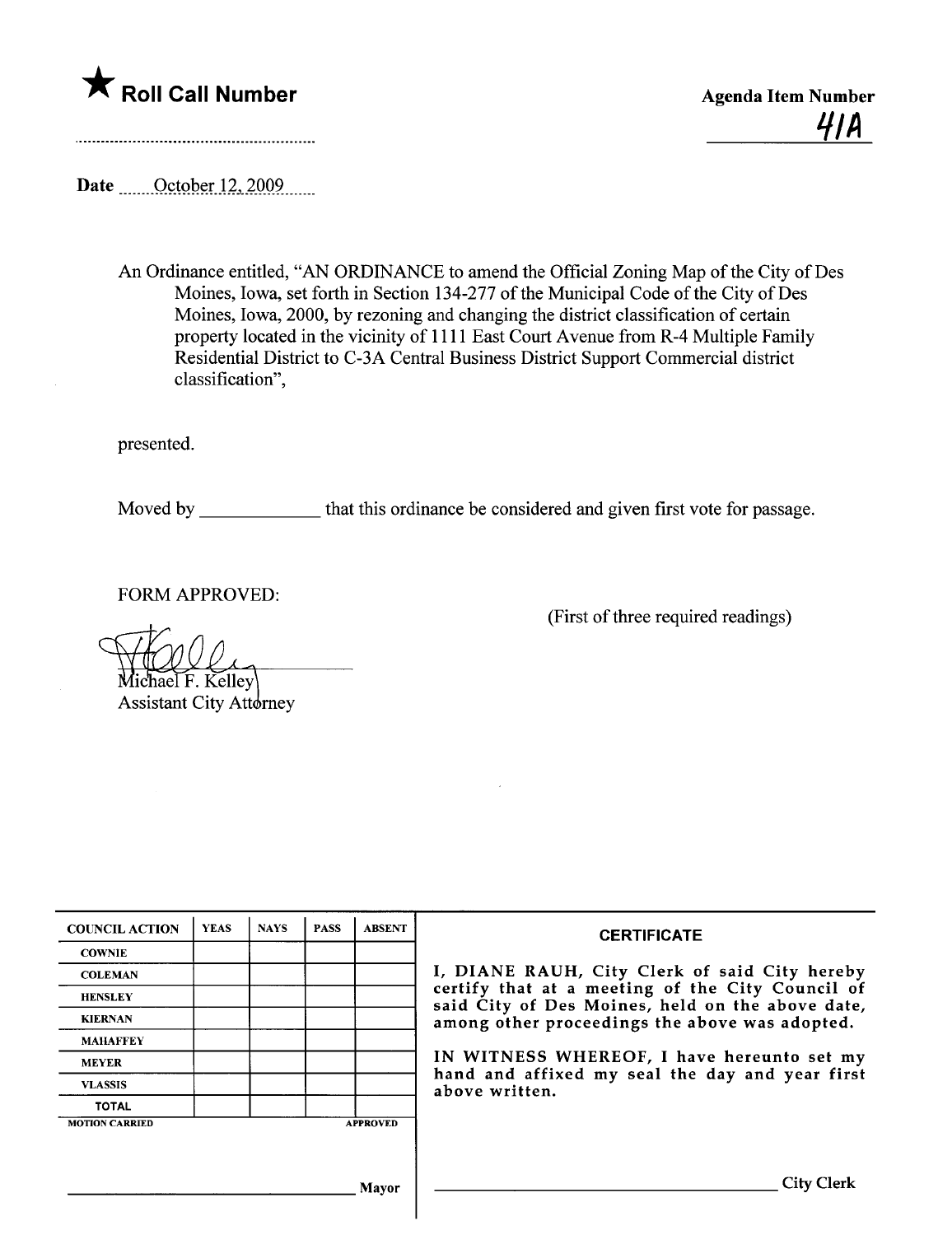ORDINANCE NO.

AN ORDINANCE to amend the Official Zoning Map of the City of Des Moines, Iowa, set forth in Section 134-277 of the Municipal Code of the City of Des Moines, Iowa, 2000, by rezoning and changing the district classification of certain property located in the vicinity of 1111 East Court Avenue from R-4 Multiple Family Residential District to C-3A Central Business District Support Commercial district classification.

Be It Ordained by the City Council of the City of Des Moines, Iowa:

Section 1. That the Official Zoning Map of the City of Des Moines, Iowa, set forth in

Section 134-277 of the Muncipal Code of the City of Des Moines, Iowa, 2000, be and the same

is hereby amended by rezoning and changing the district classification of certain property located

in the vicinity of 1111 East Court Avenue, more fully described as follows, from R-4 Multiple

Family Residential District to C-3A Central Business District Support Commercial district

classification:

BEG SW COR LT 2 THN NW 60F SELY 107. 5F S 185F W 36F N TO POB LTS 2 & 4 J E HENDRICKS SUB DIV BLK 9 W A SCOTTS ADD TO DM AND EX TRI PC BNG E 140F ON N LN & N 69F ON E LN-LT 1 & ALL LTS 2, 3 & 4 & -EX TRI PC BNG S 75F ON E LN & E 21F ON S LN- LTS 5 & 6 J E HENDRICKS SUB DIV LT 3 BLK 9 WA SCOTTS ADD AND W 119F ON N LN & W 105F ON S LN LT 7 J E HENDRICKS SUB DIV LT 3 BLK 9 WA SCOTTS ADD AN INTERV VAC ALLEY & LOT S 18 & 19 BLK 8 B FALLEN, J S POLK & FM HUBBELLS REPLT & SUB OF W A SCOTTS ADD OR SUBDIV **AND** INTERV VAC ALLEY & LOTS 17 & 20 BLK 8 B FALLEN, J S POLK & FM HUBELLS REPLT & SUB OF W A SCOTTS ADD OR SUBDrv AND 10F VAC ALLEY LYG E & ADJ S 62F LT 1, LTS 2,3,4 & N 24F LT 5 J E HENDRICKS SUBDIV LT 3 BLK 9 WA SCOTTS ADD AN INTERV VAC ALLEYS & LTS 1 THRU 16 BLK 8 W A SCOTTS ADD OR SUBDIV AN INTERV VAC ALLEY & LOTS 19,20,21 & 22 BLK 7 B FALLEN, J S POLK & FM HUBELLS REPLT & SUB OF W A SCOTTS ADD OR SUBDrv AND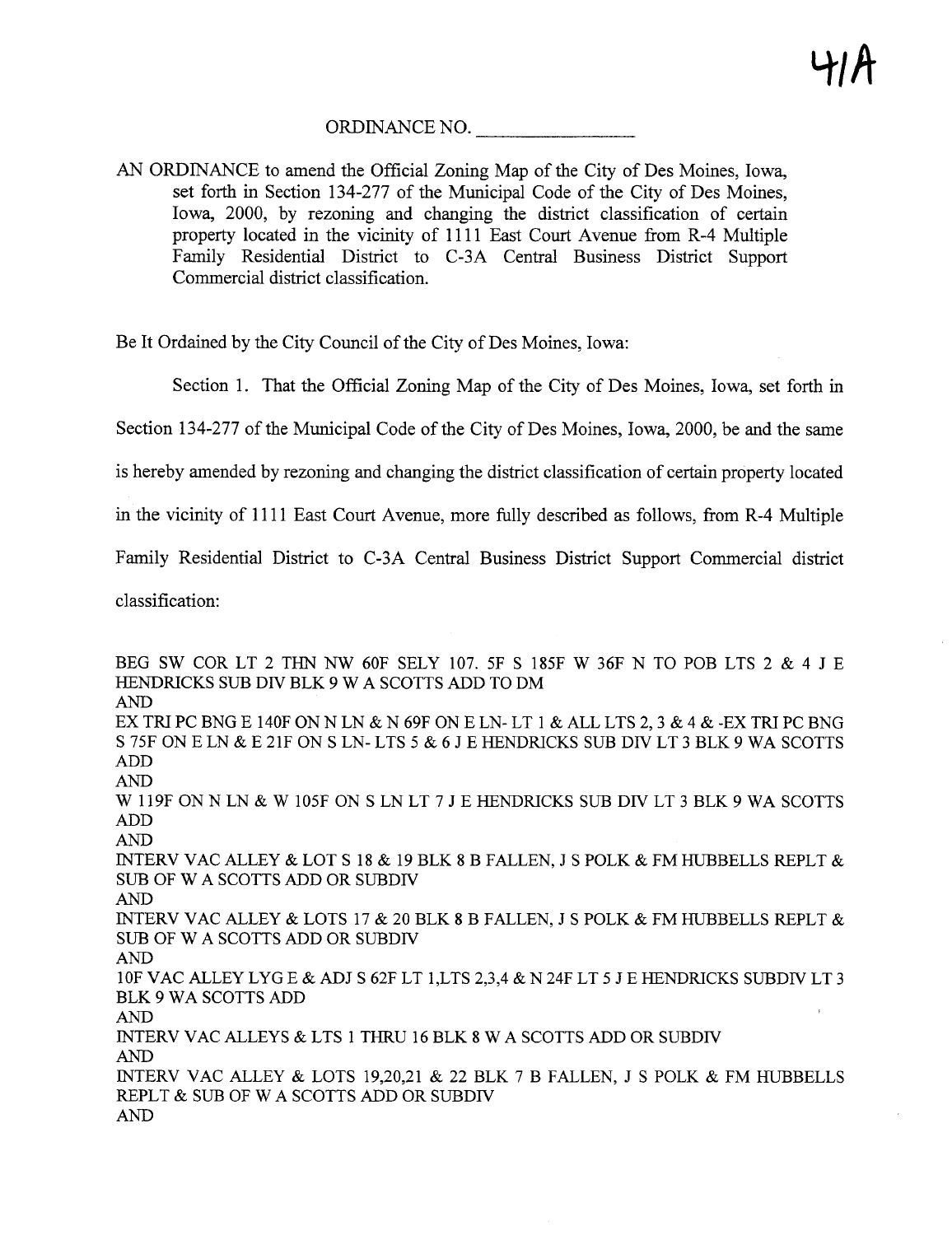16F VAC E/W ALLEY &. 20F VAC N/S ALLEY THRU BLK 7 & LTS 1 THRU 11 & LTS 14, 15 & 16 BLK 7 W A SCOTTS ADD OR SUBDIV AND LT 1 & -EX S 1 F- LT 2 & ALL LTS 3 & 4 OP LTS 12 & 13 BLK 7 W A SCOTTS ADD OR SUBDIV AN S IF LT 2 & ALL LT 5 OP LTS 12 & 13 BLK 7 W A SCOTTS ADD OR SUBDIV AND INTERV VAC ALLEY & LOTS 17,18,23 & 24 BLK 7 B FALLEN, J S POLK & FM HUBELLS REPLT & SUB OF W A SCOTTS ADD OR SUBDIV AN ALL LOTS & INTERVENIG ALLEY & CLOSED SEll TH ST W OF & ADJ BLK 9 TOWN OF DE **MOINE** AN ALL LOTS & INTERVENING ALLEY & CLOSED SE 10TH ST W & ADJ BLK 10 TOWN OF DE **MOINE** AN ALL N OF DM W LTS 1-2- 9 & 10 BLK 22 & NE PC LT 11 OP LTS 3 TO 803 CLOSED VINE & 11 TH ST N OF DM W TO THEIR NE JUNCTION COR & INTERVENING ALLEYS- BLK 22 TOWN OF DE MOIN AND ALL N  $\&$  E OF A LINE FROM A PT 67.35 F S OF NW COR LOT 3 TO A PT 3 F N OF SE COR LOT 7 & INTERVENING ALLEYS & CLOSED VINE ST N & ADJ BLK 23 TOWN OF DE MOINE AND N 240F BLOCK A B FALLEN, J S POLK & FM HUBELLS REPLT & SUB OF W A SCOTTS ADD OR SUBDIV AND VAC 16F ALLEY E & ADJ & LTS 1 THRU 6 OP LT 1 OP E 1/2 SE  $\frac{1}{2}$  SEC 3-78-24 & S 236F W  $\sim$  LT 31 BROOKS & COS ADD AN LTS 13 THRU 19 INCL OP LT 1 OP E 1/2 SE 1/4 SEC 3-78-24 & S 236 F W 1/2 LT 31 BROOKS & COS ADD AND N 280F VAC E 13TH ST ADJ LTS LTS 13 THRU 19 OP LT 1 OP E  $\frac{1}{2}$  SE 1/4 SEC 3-78-24 & S 236 F W 1/2 LT 31 BROOKS & COS ADD AND LTS 20 THRU 28 INCL OP LT 1 OP E 1/2 SE 1/4 SEC 3-78-24 & S 236F W 1/2 LT 31 BROOKS & COS ADD AND N 360F VAC 16F ALLEY W & ADJ & LTS 32 THRU 42 OP LT 1 OP E 1/2 SE 1/4 SEC 3-78-24 & S 236 F W 1/2 LT 31 BROOKS & COS ADD AND VAC 60F E 13TH ST COURT LYG S OF VAC VINE ST  $\&$  N OF S LN LTS 31  $\&$  55 OP LT 1 OP E 1/2 SE 1/4 SEC 3-78-24 & S 236 F W 1/2 LT 31 BROOKS & COS ADD AN -EX E 60F-LTS 43 THRU 54 OP LT 1 OP E 1/2 SE 1/4 SEC 3-78-24 & S 236 F W 1/2 LT 31 BROOKS & COS ADD AND PRT 80F VAC VINE ST S & ADJ BLKS 7, 8 & 9 LYG E OF E LN VAC E 12TH ST & W OF LN 135F E OF SW COR BLK 9 W A SCOTTS ADD OR SUBDIV AN A PART OF THE EXISTING RIGHT-OF-WAY OF SE 14TH STREET DESCRIBED AS FOLLOWS: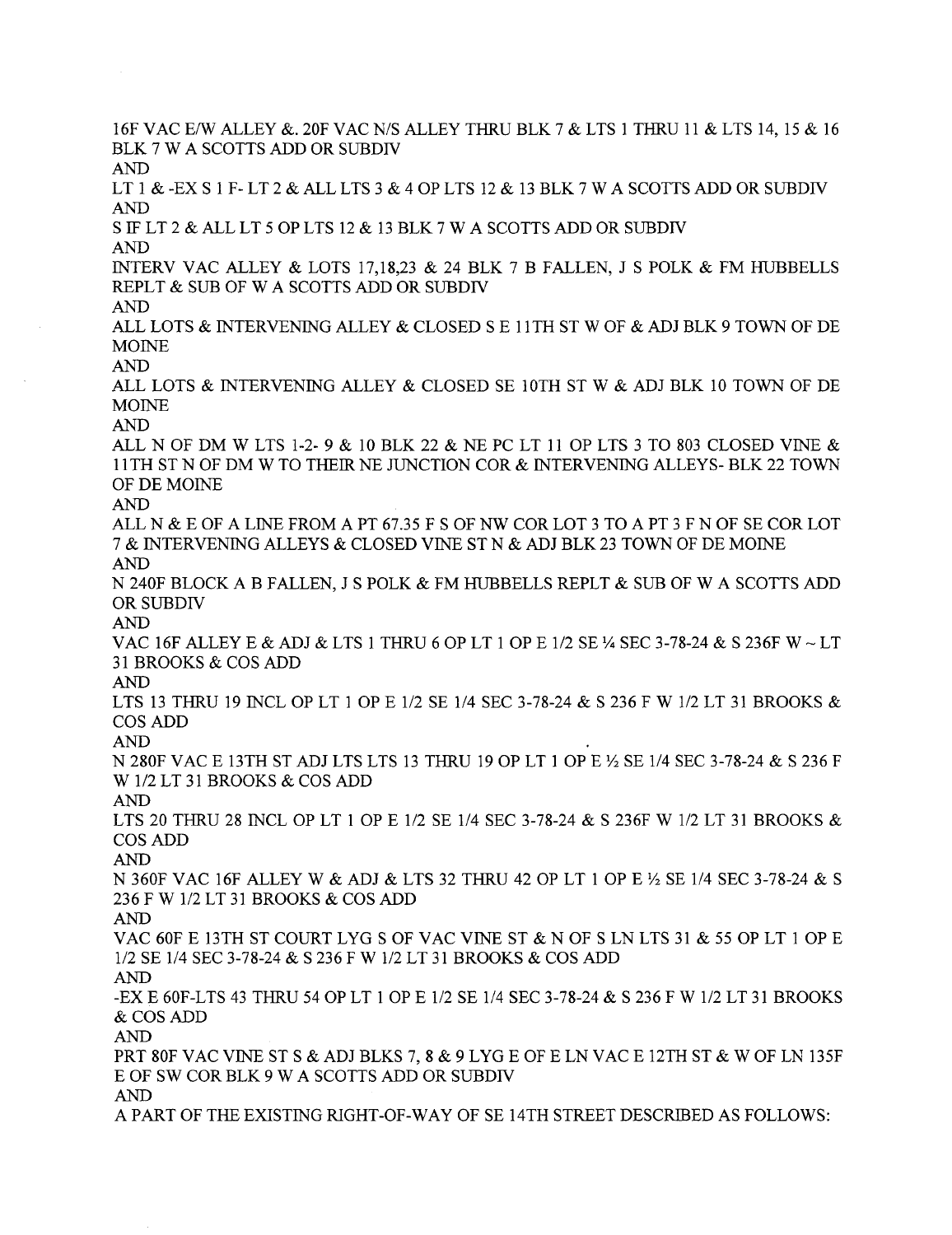$\| \cdot \cdot \|$ 

COMMENCING AT THE NORTHWEST CORNER OF BLOCK 9 OF W. A. SCOTT'S ADDITION, AN OFFICIAL PLAT; THENCE SOUTH 78°40'34" EAST ALONG THE SOUTH RIGHT-OF-WAY LINE OF E. COURT AVENUE, 235.18 FEET TO A POINT ON THE WEST RIGHT-OF-WAY LINE OF SE 14TH STREET; THENCE SOUTH 50 ° 16' 26" EAST ALONG SAID WEST RIGHT-OF-WAY LINE, 34.93 FEET TO THE POINT OF BEGINNING; THENCE CONTINUE SOUTH 50°16'26" EAST, 16.14 FEET; THENCE SOUTH 00°15'22" WEST, 375.67 FEET; THENCE SOUTH 75°10' 44" WEST, 7.39 FEET TO A POINT ON SAID WEST RIGHT-OF-WAY LINE OF SE 14TH STREET; THENCE THE FOLLOWIG COURSES AND DISTANCES ALONG SAID WEST RIGHT-OF-WAY LINE: NORTH 14°49'16" WEST, 80.00 FEET; THENCE SOUTH 75°10'44" WEST, 29.97 FEET; THENCE NORTH 00°44'22" EAST, 129.63 FEET; THENCE NORTH 68°53'40" EAST, 10.06 FEET; THENCE NORTH 89°54'55" EAST, 36.27 FEET; THENCE NORTH 00°27'27" WEST, 184.91 FEET TO THE POINT OF BEGINNING AND CONTAINING 0.24 ACRES (10,541 S.F.), AN OFFICIAL PLAT all now included in and forming a part of the City of Des Moines, IN POLK COUNTY, IOWA.

Sec. 2. That this ordinance and the zoning granted by the terms hereof are subject to the following imposed additional condition which has been agreed to and accepted by execution of an Acceptance of Rezoning Ordinance by all owners of said property and are binding upon the owners and their successors, heirs, and assigns as follows:

Use of the property shall be restricted only to those functions required for State operations

Sec. 3. This ordinance shall be in full force and effect from and after its passage and publication as provided by law.

Sec. 4. The City Clerk is hereby authorized and directed to cause a certified copy of the Acceptance of Rezoning Ordinance, this ordinance, a vicinity map, and proof of publication of this ordinance, to be properly filed in the office of the Polk County Recorder.

FORM APPROVED:

FORM APPROVED:<br>Michael F. Kelley<br>Assistant City Attorney i L

hael F. Kellev